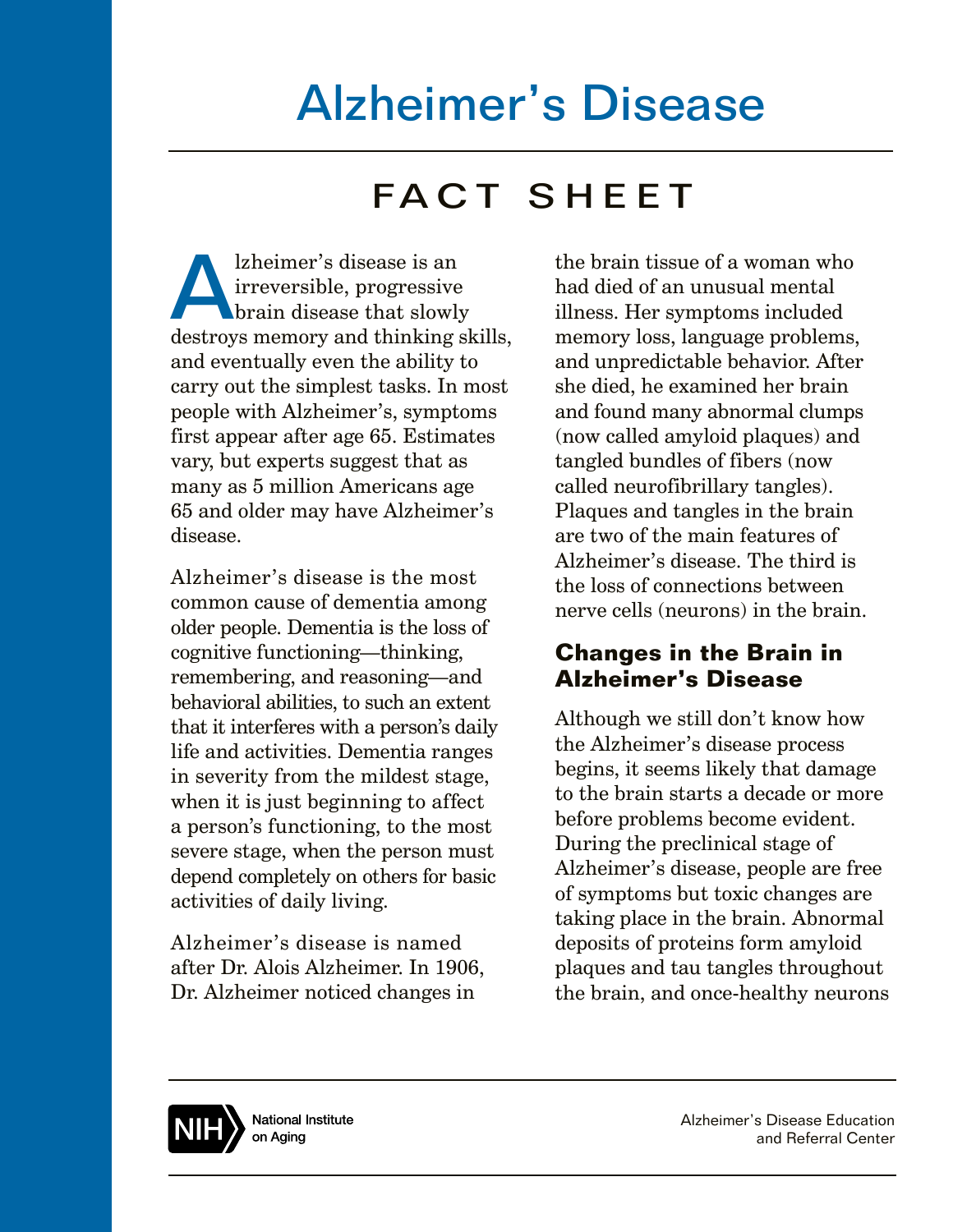begin to work less efficiently. Over time, neurons lose their ability to function and communicate with each other, and eventually they die.

Before long, the damage spreads to a nearby structure in the brain called the hippocampus, which is essential in forming memories. As more neurons die, affected brain regions begin to shrink. By the final stage of Alzheimer's, damage is widespread, and brain tissue has shrunk significantly.

#### Very Early Signs and Symptoms

Memory problems are typically one of the first warning signs of cognitive loss, possibly due to the development of Alzheimer's disease. Some people with memory problems have a condition called amnestic mild cognitive impairment (MCI). People with this condition have more memory problems than normal for people their age, but their symptoms are not as severe as those seen in people with Alzheimer's disease. Other recent studies have found links between some movement difficulties and MCI. Researchers also have seen links between MCI and some problems with the sense of smell. The ability of people with MCI to perform normal daily activities is not significantly impaired. However, more older people with MCI, compared with those without MCI, go on to develop Alzheimer's.



A decline in other aspects of cognition, such as word-finding, vision/spatial issues, and impaired reasoning or judgment, may also signal the very early stages of Alzheimer's disease. Scientists are looking to see whether brain imaging and biomarker studies, for example, of people with MCI and those with a family history of Alzheimer's, can detect early changes in the brain like those seen in Alzheimer's. Initial studies indicate that early detection using biomarkers and imaging may be possible, but findings will need to be confirmed by other studies before these techniques can be used to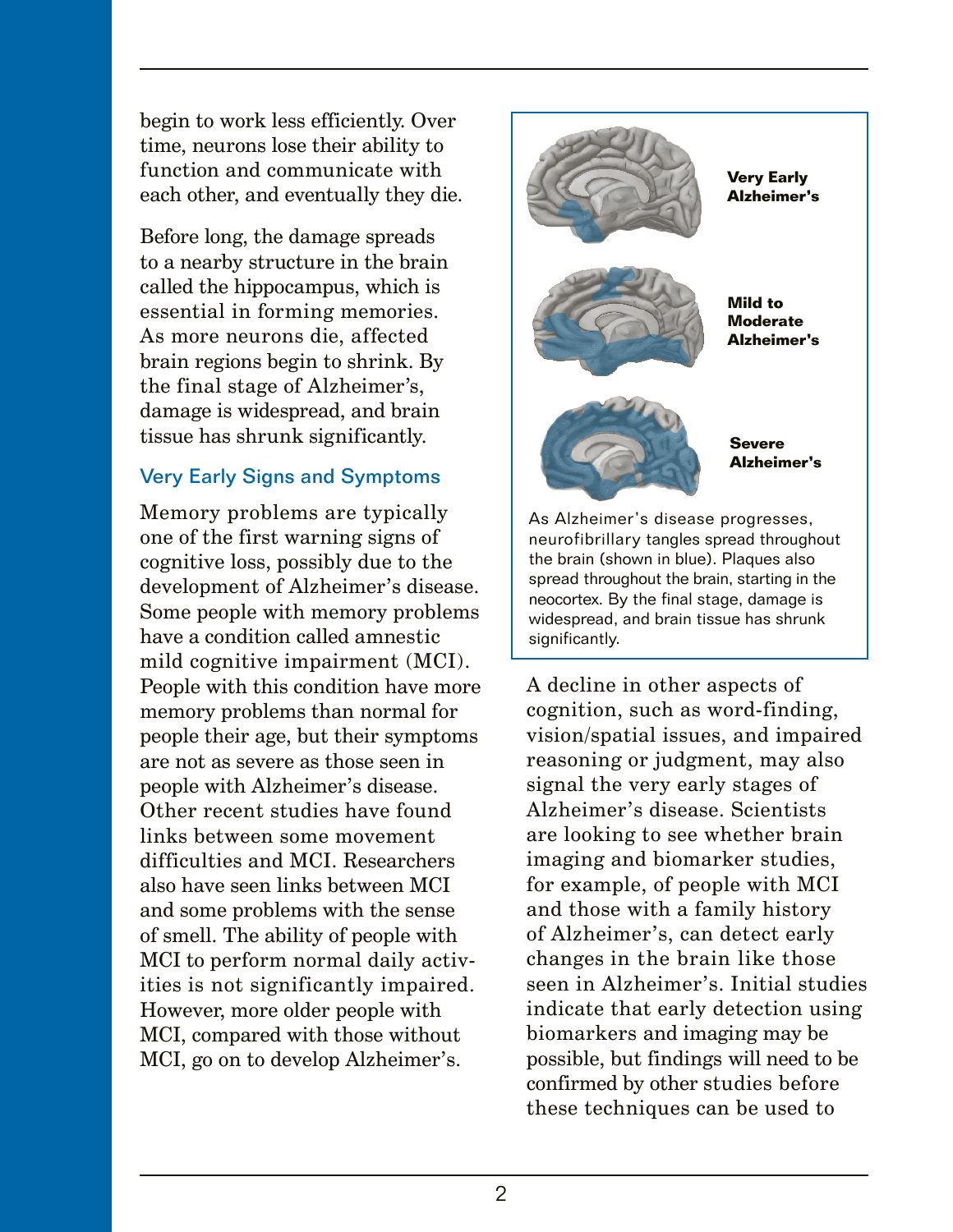help with diagnosis in everyday medical practice.

These and other studies offer hope that someday we may have tools that could help detect Alzheimer's early, track the course of the disease, and monitor response to treatments.

#### Mild Alzheimer's Disease

As Alzheimer's disease progresses, memory loss worsens, and changes in other cognitive abilities are evident. Problems can include, for example, getting lost, trouble handling money and paying bills, repeating questions, taking longer to complete normal daily tasks, using poor judgment, and having some mood and personality changes. People often are diagnosed in this stage.

#### Moderate Alzheimer's Disease

In this stage, damage occurs in areas of the brain that control language, reasoning, sensory processing, and conscious thought. Memory loss and confusion grow worse, and people begin to have problems recognizing family and friends. They may be unable to learn new things, carry out tasks that involve multiple steps (such as getting dressed), or cope with new situations. They may have hallucinations, delusions, and paranoia, and may behave impulsively.

#### Severe Alzheimer's Disease

By the final stage, plaques and tangles have spread throughout the brain, and brain tissue has shrunk significantly.

People with severe Alzheimer's cannot communicate and are completely dependent on others for their care. Near the end, the person may be in bed most or all of the time as the body shuts down.

## **What Causes Alzheimer's**

Scientists don't yet fully understand what causes Alzheimer's disease, but it has become increasingly clear that it develops because of a complex series of events that take place in the brain over a long period of time. It is likely that the causes include some mix of genetic, environmental, and lifestyle factors. Because people differ in their genetic make-up and lifestyle, the importance of any one of these factors in increasing or decreasing the risk of developing Alzheimer's may differ from person to person.

#### The Basics of Alzheimer's

Scientists are conducting studies to learn more about plaques, tangles, and other features of Alzheimer's disease. Advances in brain imaging techniques now allow researchers to visualize abnormal levels of betaamyloid and tau proteins in the living brain. Scientists are also exploring the very earliest steps in the disease process. Findings from these studies will help them understand the causes of Alzheimer's.

One of the great mysteries of Alzheimer's disease is why it largely strikes older adults. Research on how the brain changes normally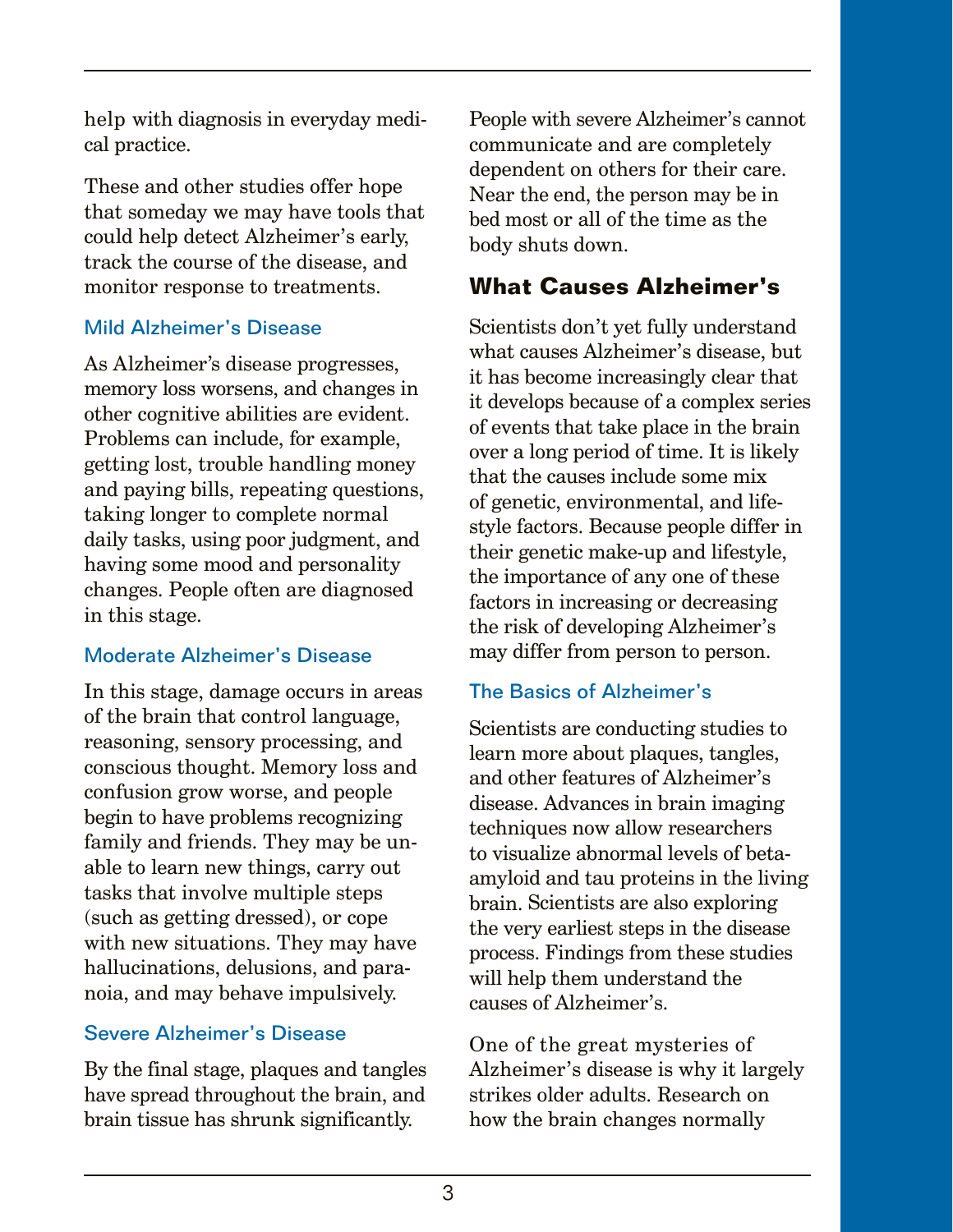with age is shedding light on this question. For example, scientists are learning how age-related changes in the brain may harm neurons and contribute to Alzheimer's damage. These age-related changes include atrophy (shrinking) of certain parts of the brain, inflammation, the production of unstable molecules called free radicals, and mitochondrial dysfunction (a breakdown of energy production within a cell).

#### **Genetics**

Early-onset Alzheimer's is a rare form of the disease. It occurs in people age 30 to 60 and represents less than 5 percent of all people who have Alzheimer's disease. Most cases of early-onset Alzheimer's are familial Alzheimer's disease, caused by changes in one of three known genes inherited from a parent.

Most people with Alzheimer's disease have "late-onset" Alzheimer's, which usually develops after age 60. Many studies have linked the apolipoprotein E (APOE) gene to late-onset Alzheimer's. This gene has several forms.

One of them, APOE ε4, seems to increase a person's risk of getting the disease. However, carrying the APOE ε4 form of the gene does not necessarily mean that a person will develop Alzheimer's disease, and people carrying no APOE ε4 can also develop the disease.

Most experts believe that additional genes may influence the development of late-onset Alzheimer's. Scientists around the world are searching for these genes, and have identified a number of common genes in addition to APOE ε4 that may increase a person's risk for late-onset Alzheimer's.

For more about this area of research, see the **Alzheimer's Disease Genetics Fact Sheet**, available at *www.nia.nih.gov/alzheimers.*

#### Environmental/Lifestyle Factors

Research also suggests that a host of factors beyond basic genetics may play a role in the development and course of Alzheimer's disease. There is a great deal of interest, for example, in associations between cognitive decline and vascular and metabolic conditions such as heart disease, stroke, high blood pressure, diabetes, and obesity. Understanding these relationships and testing them in clinical trials will help us understand whether reducing risk factors for these conditions may help with Alzheimer's as well.

Further, a nutritious diet, physical activity, social engagement, and mentally stimulating pursuits can all help people stay healthy as they age. New research suggests the possibility that these and other factors also might help to reduce the risk of cognitive decline and Alzheimer's disease. Clinical trials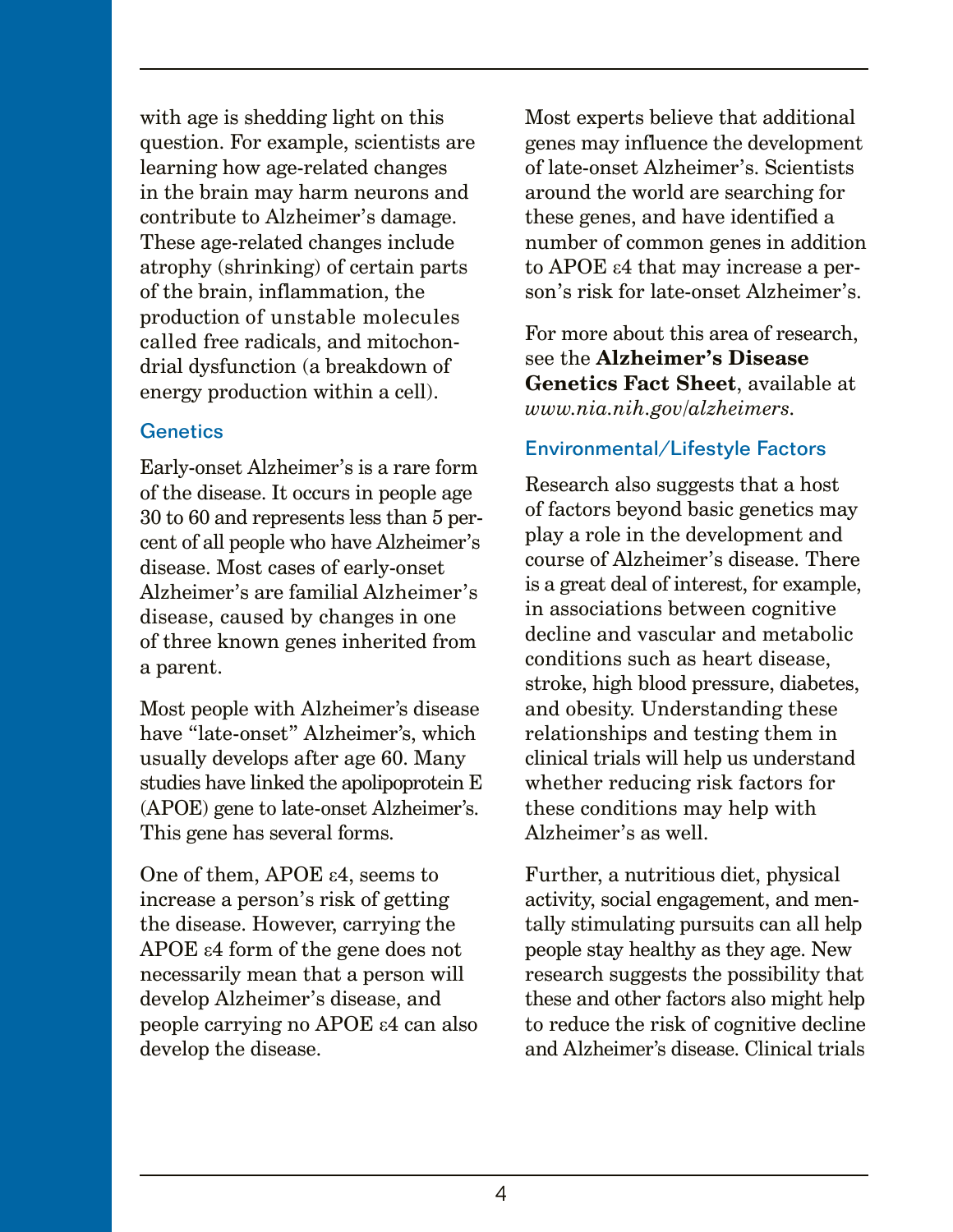of specific interventions are underway to test some of these possibilities.

## **Diagnosing Alzheimer's Disease**

Alzheimer's disease can be definitively diagnosed only after death, by linking clinical measures with an examination of brain tissue and pathology in an autopsy. But doctors now have several methods and tools to help them determine fairly accurately whether a person who is having memory problems has "possible Alzheimer's dementia" (dementia may be due to another cause) or "probable Alzheimer's dementia" (no other cause for dementia can be found).

To diagnose Alzheimer's, doctors may:

- **n** Ask questions about overall health, past medical problems, ability to carry out daily activities, and changes in behavior and personality
- Conduct tests of memory, problem solving, attention, counting, and language
- Carry out standard medical tests, such as blood and urine tests, to identify other possible causes of the problem
- $\blacksquare$  Perform brain scans, such as computed tomography (CT) or magnetic resonance imaging (MRI), to distinguish Alzheimer's from

other possible causes for symptoms, like stroke or tumor

These tests may be repeated to give doctors information about how the person's memory is changing over time.

Early, accurate diagnosis is beneficial for several reasons. It can tell people whether their symptoms are from Alzheimer's or another cause, such as stroke, tumor, Parkinson's disease, sleep disturbances, side effects of medications, or other conditions that may be treatable and possibly reversible.

Beginning treatment early on in the disease process can help preserve function for some time, even though the underlying disease process cannot be changed. Having an early diagnosis also helps families plan for the future, make living arrangements, take care of financial and legal matters, and develop support networks.

In addition, an early diagnosis can provide greater opportunities for people to get involved in clinical trials. In a typical clinical trial, scientists test a drug or treatment to see if that intervention is effective and for whom it would work best. (See the box for more information.)

## **Treating Alzheimer's Disease**

Alzheimer's disease is complex, and it is unlikely that any one intervention will be found to delay, prevent, or cure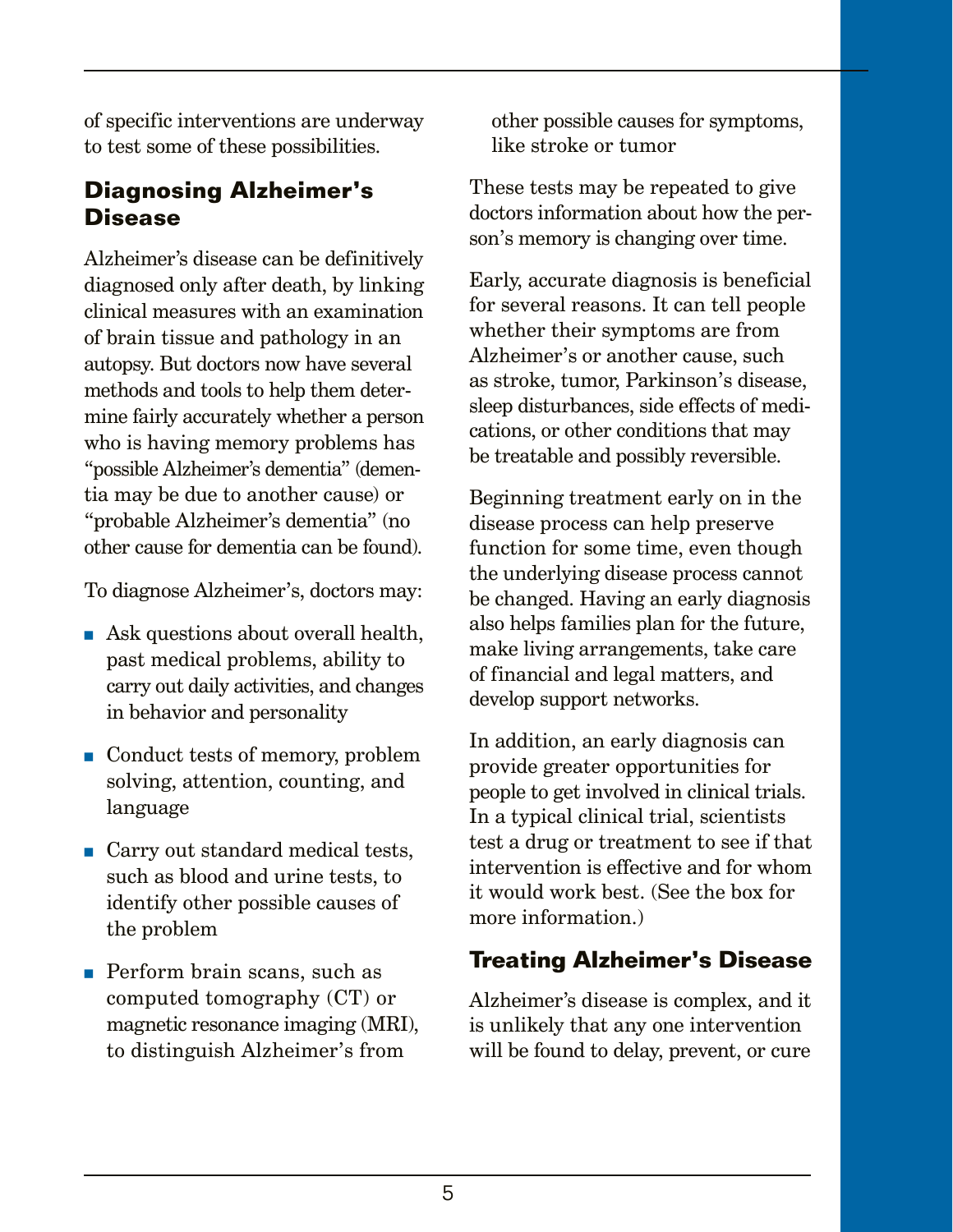it. That's why current approaches in treatment and research focus on several different aspects, including helping people maintain mental function, managing behavioral symptoms, and slowing or delaying the symptoms of disease.

#### Maintaining Mental Function

Four medications are approved by the U.S. Food and Drug Administration to treat Alzheimer's. Donepezil (Aricept®), rivastigmine (Exelon®), and galantamine (Razadyne®) are used to treat mild to moderate Alzheimer's (donepezil can be used for severe Alzheimer's as well). Memantine (Namenda®) is used to treat moderate to severe Alzheimer's. These drugs work by regulating neurotransmitters (the chemicals that transmit messages between neurons). They may help maintain thinking, memory, and speaking skills, and help with certain behavioral problems. However, these drugs don't change the underlying disease process, are effective for some but not all people, and may help only for a limited time.

#### Managing Behavioral Symptoms

Common behavioral symptoms of Alzheimer's include sleeplessness, agitation, wandering, anxiety, anger, and depression. Scientists are learning why these symptoms occur and are studying new treatments—drug and non-drug—to manage them. Treating behavioral symptoms often makes people with Alzheimer's

## **Participating in Clinical Trials**

People with Alzheimer's disease, those with MCI, those with a family history of Alzheimer's, and healthy people with no memory problems and no family history of the disease may be able to take part in clinical trials. Participants in clinical trials for Alzheimer's disease help scientists learn about the brain in healthy aging as well as what happens in Alzheimer's. Results of clinical trials may lead to improved prevention and treatment approaches. Volunteering to participate in clinical trials is one way to help in the fight against Alzheimer's disease.

The National Institute on Aging (NIA), part of the National Institutes of Health (NIH), leads the Federal Government's research efforts on Alzheimer's. NIAsupported Alzheimer's Disease Centers located throughout the United States conduct many clinical trials and carry out a wide range of research, including studies of the causes, diagnosis, and management of Alzheimer's. NIA also sponsors the Alzheimer's Disease Cooperative Study (ADCS), a consortium of leading researchers throughout the U.S. and Canada who conduct clinical trials on promising Alzheimer's treatments.

To find out more about Alzheimer's clinical trials, talk to your health care provider or contact NIA's ADEAR Center at 1-800- 438-4380. Or, visit the ADEAR Center clinical trials database at www.nia.nih.gov/ alzheimers/clinical-trials. You also can sign up for email alerts that let you know when new clinical trials are added to the database. More information about clinical trials is available at www.ClinicalTrials.gov. Also see **Participating in Alzheimer's Disease Clinical Trials and Studies** at www.nia.nih.gov/alzheimers.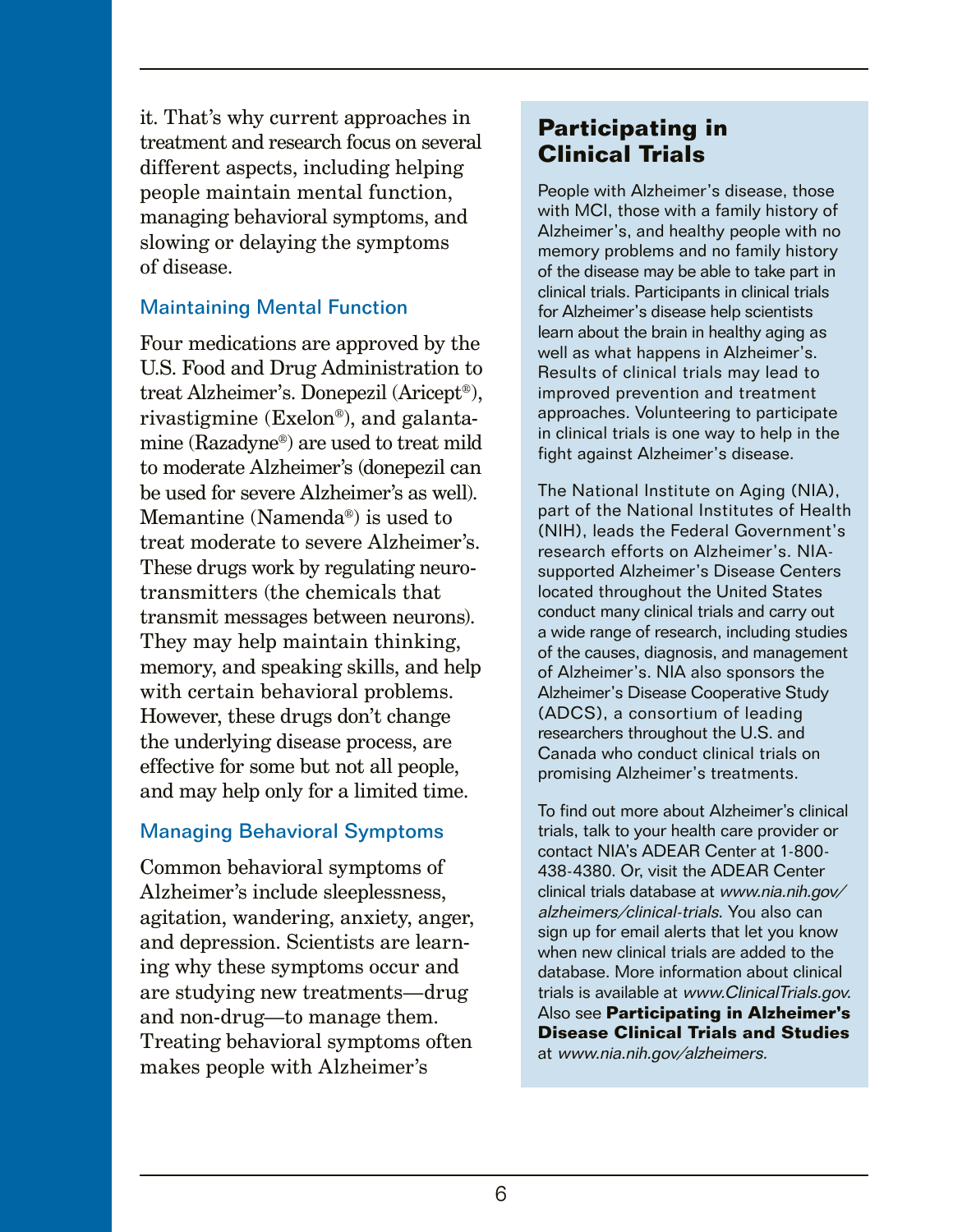more comfortable and makes their care easier for caregivers.

#### Slowing, Delaying, or Preventing Alzheimer's Disease

Alzheimer's disease research has developed to a point where scientists can look beyond treating symptoms to think about addressing underlying disease processes. In ongoing clinical trials, scientists are looking at many possible interventions, such as immunization therapy, cognitive training, physical activity, antioxidants, and the effects of cardiovascular and diabetes treatments.

## **Supporting Families and Caregivers**

Caring for a person with Alzheimer's disease can have high physical, emotional, and financial costs. The demands of day-to-day care, changing family roles, and difficult decisions about placement in a care facility can be hard to handle. Researchers have learned much about Alzheimer's caregiving, and studies are helping to develop new ways to support caregivers.

Becoming well-informed about the disease is one important long-term strategy. Programs that teach families about the various stages of Alzheimer's and about flexible and practical strategies for dealing with difficult caregiving situations provide vital help to those who care for people with Alzheimer's.

Developing good coping skills and a strong support network of family and friends also are important ways that caregivers can help themselves handle the stresses of caring for a loved one with Alzheimer's disease. For example, staying physically active provides physical and emotional benefits.

Some Alzheimer's caregivers have found that participating in a support group is a critical lifeline. These support groups allow caregivers to find respite, express concerns, share experiences, get tips, and receive emotional comfort. Many organizations, such as those listed in the "For More Information" section, sponsor in-person and online support groups across the country. There are a growing number of groups for people in the early stage of Alzheimer's and their families. Support networks can be especially valuable when caregivers face the difficult decision of whether and when to place a loved one in a nursing home or assisted living facility. For more information about at-home caregiving, see **Caring for a Person with Alzheimer's Disease: Your Easy-to-Use Guide from the National Institute on Aging** at *www.nia.nih.gov/alzheimers.* 

## **Advancing Understanding**

Thirty years ago, we knew very little about Alzheimer's disease. Since then, scientists have made important advances. Research supported by NIA and other organizations has expanded knowledge of brain function in healthy older people, identified ways we might lessen normal age-related declines in mental function, and deepened our understanding of the